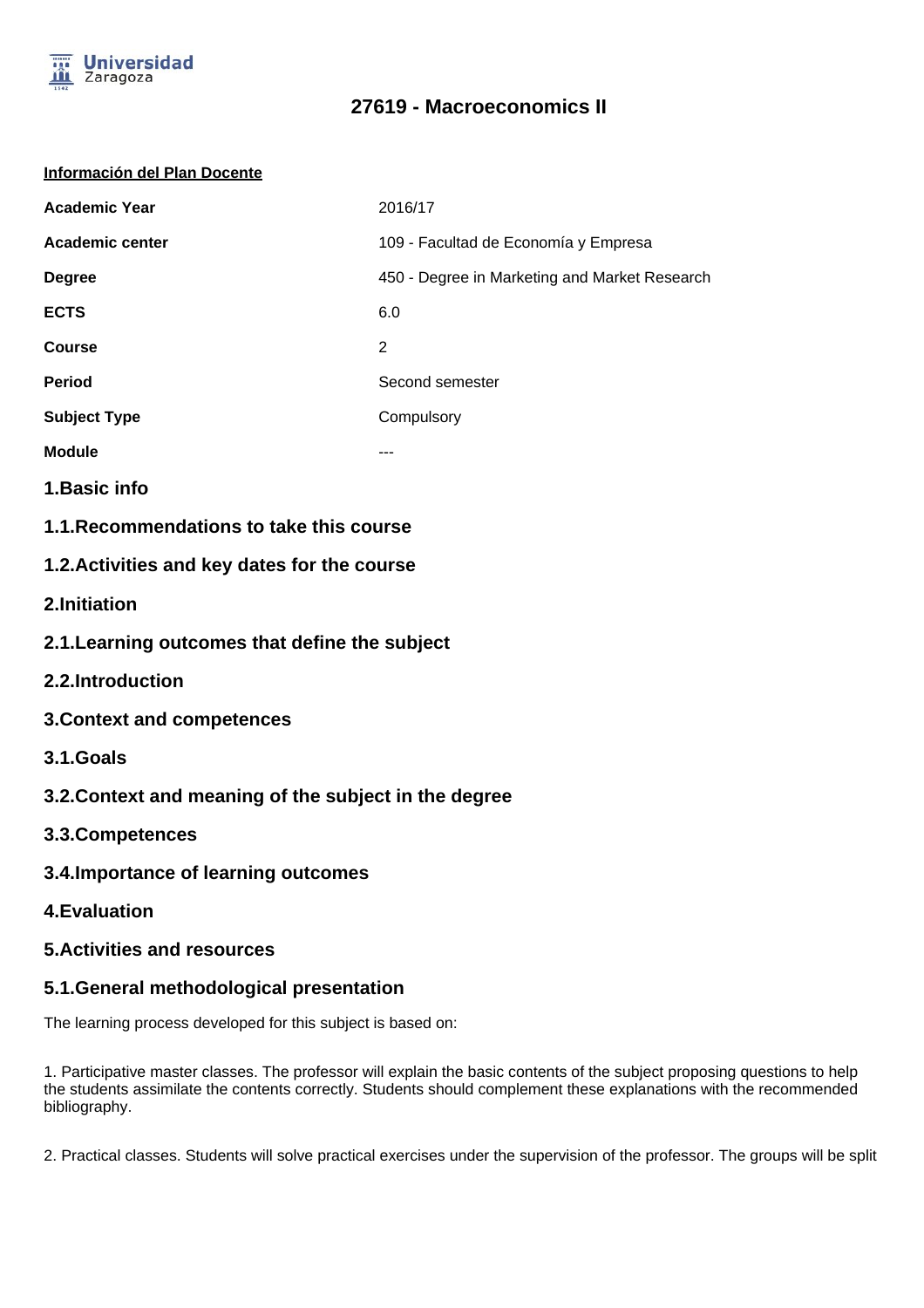

## **27619 - Macroeconomics II**

for these classes so as to facilitate the students' participation and a more personalized attention from the professor

### **5.2.Learning activities**

1: Theoretical Classes :

Credits: **1,2**

Methodology: Class attendance and participative solving of problems.

2: Practical Clases :

Credits: **1,2**

Methodology: Class attendance, problem solving and case studies applying specific technical tools.

3: Tutorials and seminars :

Credits: 0,6

Methodology: Tutorial and complementary activities.

4: Personal Work :

Credits: 3

Methodology: Exercise solving. Using ICT. Preparing work projects and exams.

#### **5.3.Program**

Part one: Mid and long-term economics

Chapter 1: Inflation and unemployment. Mid-term and economic cycles

Economies as time goes by. The Phillips Curve . Mid-Term and Natural Unemployment rate. Dynamic Supply and Dynamic Demand. Rational Expectations

Chapter **2:** Long-term growth.